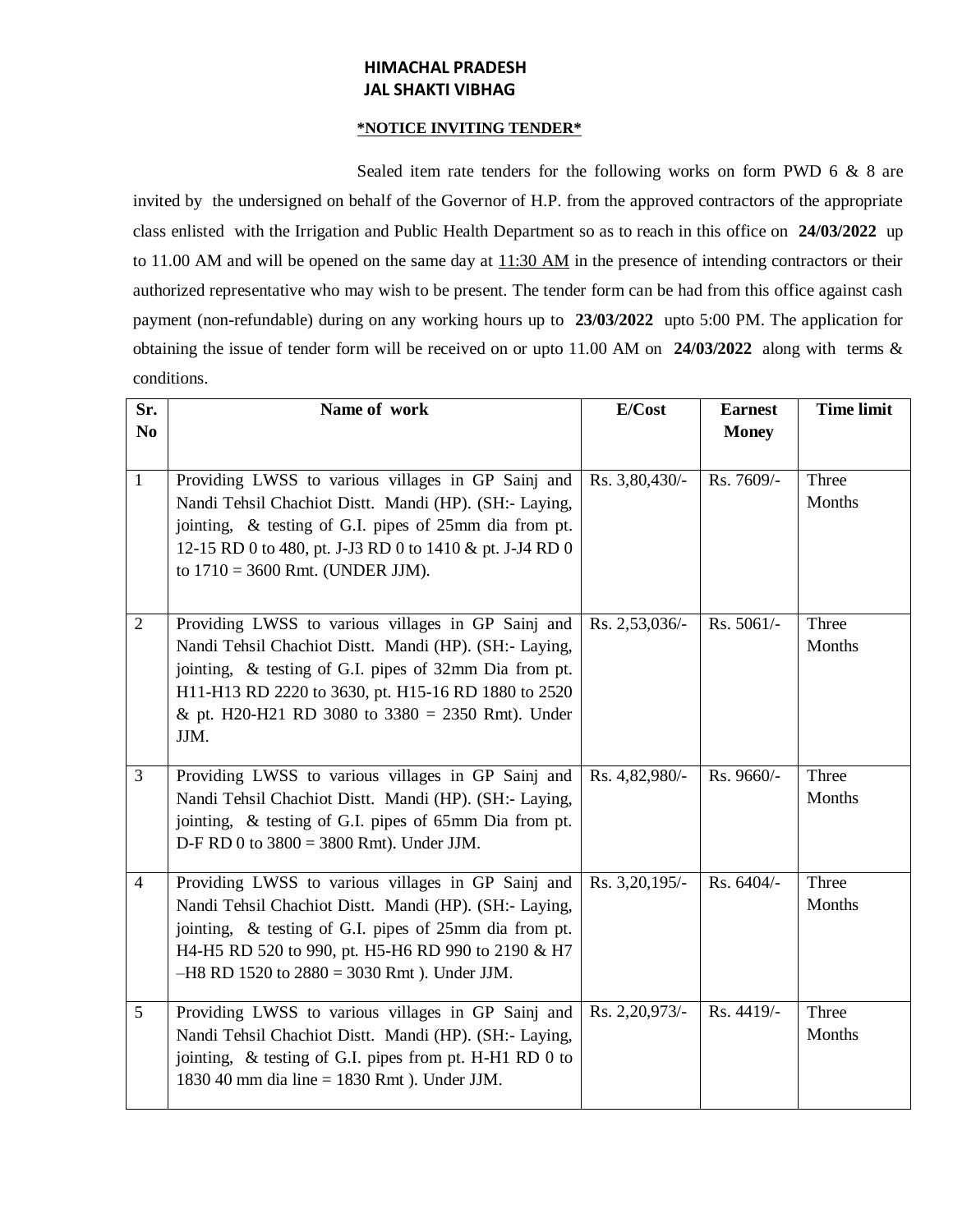| 6      | Providing LWSS to various villages in GP Sainj and<br>Nandi Tehsil Chachiot Distt. Mandi (HP). (SH:- Laying,<br>jointing, & testing of G.I. pipes 25 mm Dia from pt. H1-<br>H12 RD 0 to 540, pt. H13-H14 RD 3630 to 3930, pt.<br>H16-H17 RD 2520 to 2780, pt. H21-H24 3380 to 3980,<br>pt. H22-24 RD 720 to 1250, pt. H26-H27 RD 1180-1550,<br>pt. G2-G5 RD 0 to 450 & pt. G3-G4 RD 1890 to $2250 =$<br>3410 Rmt). Under JJM. | Rs. 3,60,352/-   | Rs. 7207/- | Three<br>Months |
|--------|-------------------------------------------------------------------------------------------------------------------------------------------------------------------------------------------------------------------------------------------------------------------------------------------------------------------------------------------------------------------------------------------------------------------------------|------------------|------------|-----------------|
| $\tau$ | Providing LWSS to various villages in GP Sainj and<br>Nandi Tehsil Chachiot Distt. Mandi (HP). (SH:- Laying,<br>jointing, & testing of G.I. pipes of 80mm Dia from pt.<br>$B-G RD 0$ to $3200 = 3200 Rmt$ ). Under JJM.                                                                                                                                                                                                       | Rs. $4,19,520/-$ | Rs. 8390/- | Three<br>Months |
| 8      | Providing LWSS to various villages in GP Sainj and<br>Nandi Tehsil Chachiot Distt. Mandi (HP). (SH:- Laying,<br>jointing, & testing of G.I. pipes of 40mm Dia from pt.<br>H10-H11 RD 1420 to 2220 & H10 to H15 RD 0 to<br>1820= 2660 Rmt). Under JJM.                                                                                                                                                                         | Rs. 3,21,195/-   | Rs. 6424/- | Three<br>Months |
| 9      | Providing LWSS to various villages in GP Sainj and<br>Nandi Tehsil Chachiot Distt. Mandi (HP). (SH:- Laying,<br>jointing, & testing of G.I. pipes of 25mm Dia from pt.<br>H1-H3 RD 0 to $2770 = 2770$ Rmt). Under JJM.                                                                                                                                                                                                        | Rs. 2,92,720/-   | Rs. 5854/- | Three<br>Months |
| 10     | Providing LWSS to various villages in GP Sainj and<br>Nandi Tehsil Chachiot Distt. Mandi (HP). (SH:- Laying,<br>jointing, & testing of G.I. pipes of 40mm dia from pt.<br>H19-H20 RD 2480 to 3080, H18 to H26 RD 0 to 1180 &<br>G1-G2 RD $630-990 = 2140$ Rmt). Under JJM.                                                                                                                                                    | Rs. 2,58,405/-   | Rs. 5168/- | Three<br>Months |
| 11     | Providing LWSS to various villages in GP Sainj and $\left  \right $ Rs. 2,28,360/-<br>Nandi Tehsil Chachiot Distt. Mandi (HP). (SH:- Laying,<br>jointing, & testing of G.I. pipes of 50mm dia from pt.<br>H18-H19 RD 2130 to 2480, pt. G-G1 RD 0 to 630 & pt.<br>G-G6 RD 0 to 750= 1730 Rmt). Under JJM.                                                                                                                      |                  | Rs. 4567/- | Three<br>Months |
| 12     | Providing LWSS to various villages in GP Sainj and<br>Nandi Tehsil Chachiot Distt. Mandi (HP). (SH:- Laying,<br>jointing, & testing of G.I. pipes of 100mm dia from pt.<br>B-D RD 0 to 4000= 4000 Rmt). Under JJM.                                                                                                                                                                                                            | Rs. 4,69,200/-   | Rs. 9384/- | Three<br>Months |
| 13     | Providing LWSS to various villages in GP Sainj and<br>Nandi Tehsil Chachiot Distt. Mandi (HP). (SH:- Laying,<br>jointing, & testing of G.I. pipes 80 mm dia from pt. I-J<br>RD 0 to $2750 = 3200$ Rmt). Under JJM.                                                                                                                                                                                                            | Rs. 3,60,525/-   | Rs. 7211/- | Three<br>Months |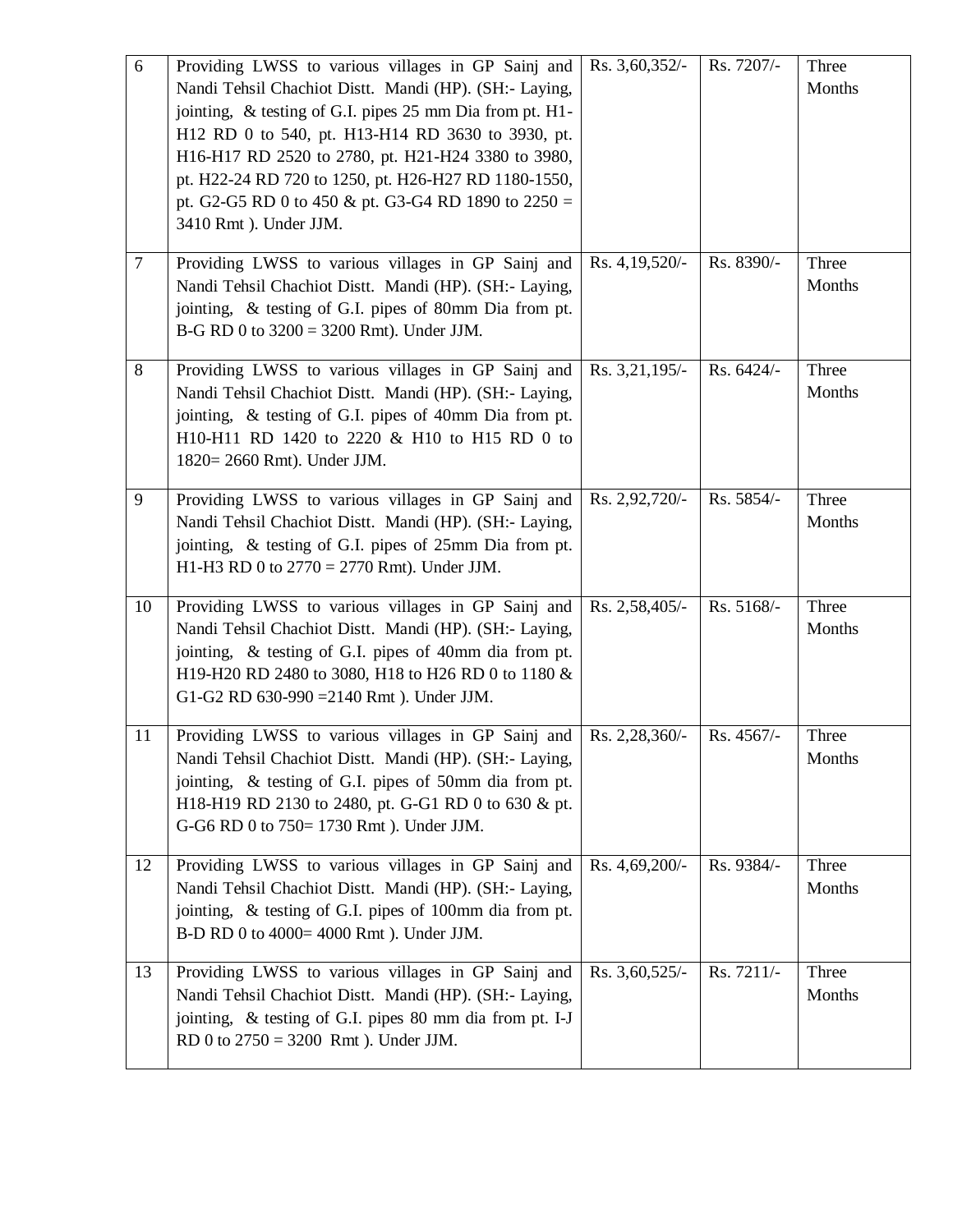| 14 | Providing LWSS to various villages in GP Sainj and<br>Nandi Tehsil Chachiot Distt. Mandi (HP). (SH:- Laying,<br>jointing, & testing of G.I. pipes 32mm Dia from pt. I1-<br>I2 RD 270 to 810, pt. K-K3 RD 0 to 2160, pt. K5-K6<br>RD 450 to 750 & pt. K9-K10 RD 880 to $1170 = 3290$<br>Rmt). Under JJM.            | Rs. $3,54,251/-$ | Rs. 7085/-    | Three<br>Months |
|----|--------------------------------------------------------------------------------------------------------------------------------------------------------------------------------------------------------------------------------------------------------------------------------------------------------------------|------------------|---------------|-----------------|
| 15 | Providing LWSS to various villages in GP Sainj and<br>Nandi Tehsil Chachiot Distt. Mandi (HP). (SH:- Laying,<br>jointing, & testing of G.I. pipes 32MM Dia from pt. G2-<br>G3 RD 980 to 1890, pt. G7-G9 RD 1420 - 2160 & pt. G-<br>G11 RD 0 to $1890 = 3530$ Rmt). Under JJM.                                      | Rs. 3,80,093/-   | Rs. 7602/-    | Three<br>Months |
| 16 | Providing LWSS to various villages in GP Sainj and<br>Nandi Tehsil Chachiot Distt. Mandi (HP). (SH:- Laying,<br>jointing, & testing of G.I. pipes 32 mm Dia from pt.<br>H11-H13 RD 2220 to 3630, pt. H15-16 RD 1880 to 2520<br>& pt. H20-21 RD 3080 to 3380 & pt. H19-H22 RD 0 to<br>$720 = 3070$ Rmt). Under JJM. | Rs. 3,30,562/-   | Rs. $6,611/-$ | Three<br>Months |
| 17 | Providing LWSS to various villages in GP Sainj and<br>Nandi Tehsil Chachiot Distt. Mandi (HP). (SH:- Laying,<br>jointing, & testing of G.I. pipes 25 mm Dia from pt. G9<br>$-G8$ RD 0 to 970, pt. G11 $-G12$ RD 1890 $-$ 3240, pt. I2-<br>I3 RD 810 to 1560, pt. I1-I4 RD 0 to 510= 4300 Rmt).<br>Under JJM.       | Rs. 4,54,403/-   | Rs. 9088/-    | Three<br>Months |

### **Terms and Conditions.**

- 1. Draft Notice Inviting Tender/ Drawing/ specifications can be seen in the office of the undersigned on any working day between 11.00 A.M/ to 4.00 P.M.
- 2. Ambiguous/ telegraphic/ conditional or tenders by fax shall not be entertained/ considered in any case.
- 3. The contractors/ firms are requested to insert rates in words as well as in figures failing which the Executive Engineer reserve the right to accept/ reject any or all tenders.
- 4. The intending contractors/ firms are requested to see the site of work before submitting the tender.
- 5. The rates of material to be issued by the department will be applicable only upto the validity period of tender. Thereafter prevailing market rates/ store issue rates, at that time, whichever is maximum, shall be charged/ recovered.
- 6. One percent labour cess shall be deducted from each bill.
- **7.** All the tender must be accompanied with earnest money in the shape of shape of NSC/FDR of saving bank account of any post Office/time deposit of H.P. State Co-operative or any Nationalized Bank duly pledged in favour of the undersigned must accompany with each tender. The contractors exempted from payment of earnest money/security deposit in individual case should attach with the application and attested copy of the letter exempting them from the payment of Earnest Money and security deposit. They shall submit an affidavit regarding not to utilized is exempted limit.
- 8. The application form0 should contain the documents i.e. copy of valid enlistment and renewal certificate, Earnest Money, GST No. certificate & Tax PAN Nos.
- 9. The tender form will not be issued to the defaulter contractors.